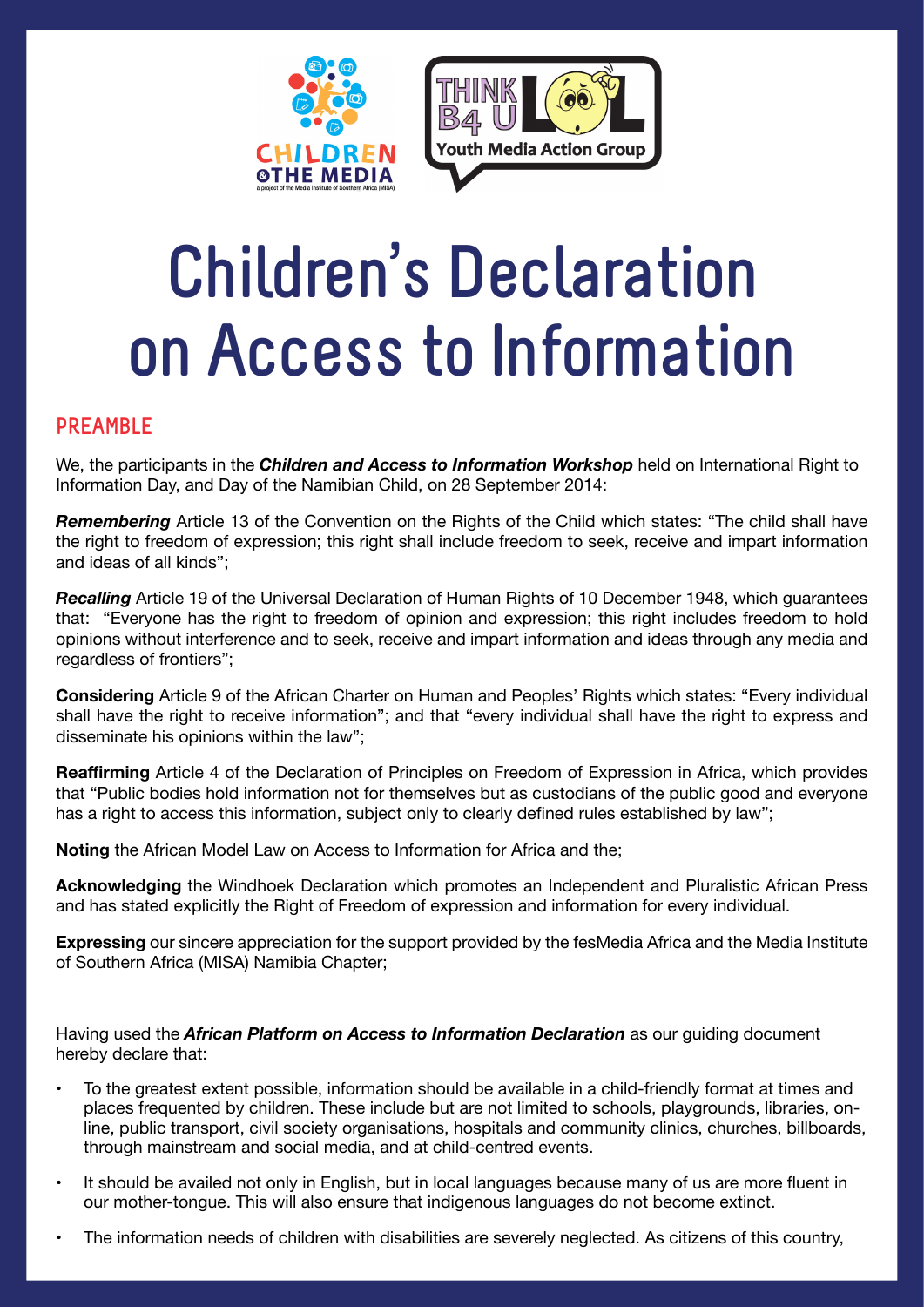they deserve to know what is happening and why. Government, civil society and the media need to put greater effort into catering to their information needs.

- Using various forms of artistic expression, such as theatre, music, poetry, and children's books is also a great way of keeping children informed. We thus call on government, as well as the private and civil society sectors to use these formats to transmit information.
- There should be more opportunities and platforms for children to hold leadership accountable, as it is our right as citizens in a democratic country. This should include appointing formalising the Children's Parliament and ensuring that all local council have Junior Councils.
- We should have access to information to empower us and enable us to make informed decisions about our own lives, and to participate in public life and defend our rights.
- We require access to information that is beneficial to us; that can help us build a brighter future not only for ourselves, but for the Namibian nation as a whole.
- We have the right to information that is informative and empowering, not information which promotes ignorance and unhealthy behaviour (e.g. with regard to alcohol, rules prohibiting the sale to children doesn't teach children about the dangers of alcohol, or how to consume it responsibly when they're older).
- We want the full story, not half the story, or biased or distorted information. We want current, relevant, accurate, useful information.
- There should be more child-friendly publications catering specifically to the information needs of children. They should be written by or with children, for children, encouraging youth entrepreneurship and youth innovation.
- The media should refrain from publishing information that victimises and unnecessarily classifies children. The media should print positive, empowering stories about children, without unreasonably differentiating between or discriminating against us based on race, gender, religion, disability, poverty or sexual orientation. We want an enabling environment to allow children greater access to information, allowing children to prosper, develop intellectually and academically, and to generally broaden our knowledge. Being informed of developments in our communities allows us to become more involved in those communities and contribute to society.
- Information should also, where possible, come in the form of or be accompanied by images and visuals, as these have been proven to stimulate young, developing minds.
- Public information should be available at no cost to children, especially information that contributes to the long-term empowerment of children.
- We live in an information age that requires access to information and communication technologies (ICTs). Government has an obligation to ensure equitable access to ICTs for children.
- The media should disseminate information and material of social and cultural benefit to children. The government should wherever reasonably possible facilitate and encourage access to such information by children and youth.
- The government has the duty to make publicly available information about educational policies and assessments of their impacts, school performance data, and budgets for education at all government levels. The government also has a positive obligation to provide information about individual schools, including their admission policies and school governance and management.
- Governments, civil society, education institutions, and the media should promote media and information literacy, to ensure that children can understand and take advantage of new technologies, and to be able to participate intelligently and actively in public matters, and enforce their right of access to information.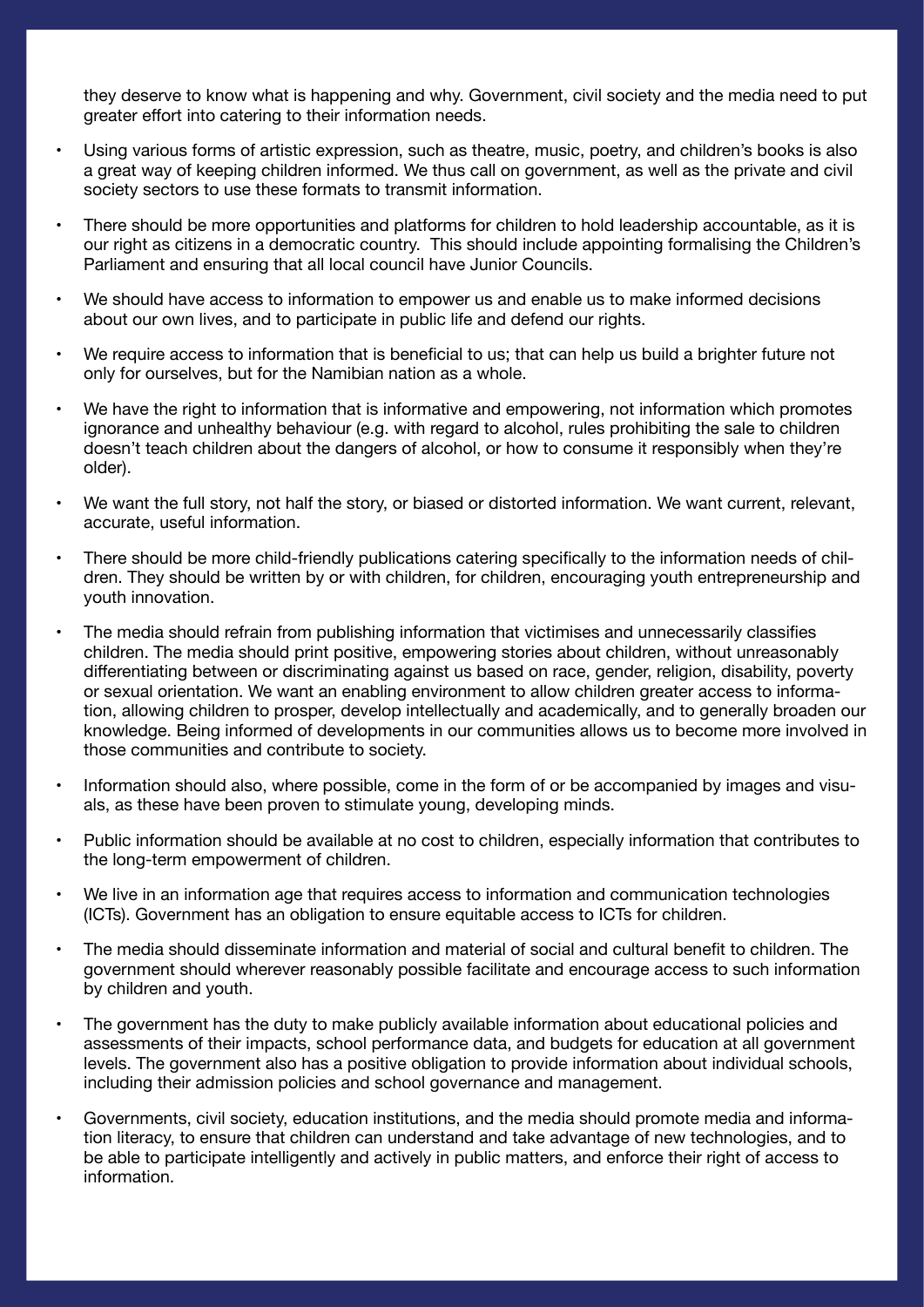## **Key Areas of Concern:**

#### **EDUCATION & HEALTH**

Considering the importance of access to information for the provision of quality education and health services:

- Government must avail information on educational policies and practices, such as the Teacher's Code of Conduct, school governance and performance data, as well as regional and national budgets for education. We also want to know what the consequences of actions that go against policy are. How, for example, are teachers held accountable when they violate their Code of Conduct?
- We all have dreams for a better future, but we don't know how to achieve them. This is why we call for career guidance that is in tune with contemporary employment patterns, and considers our revolving capacity as learners.
- We also require information child-friendly health services, how to keep our bodies healthy, and maintain hygiene standards. Children with disabilities also need such information that is designed to cater to their needs.
- Teenage pregnancy negatively affects the health and education of many young citizens, we thus call for sex education that is realistic and straightforward. We are told we must condomise, but we are not shown how to use a condom or femidom.
- The suicide rate among teenagers is high in Namibia because we deal with many challenges such as poverty, sexual and domestic violence. We thus call for information that focuses on the mental and emotional health of children, and how we can maintain it despite the challenges we face daily.

#### **CIVIL LIBERTIES & RESPONSIBILITIES**

Emphasising that access to information is an integral part of the fundamental human right of freedom of expression, essential for the recognition and achievement of every person's civil, political and socio-economic rights, and as a mechanism to promote democratic accountability, good governance:

- We call for the Constitution of Namibia to be taught in school, in particular Chapter 3. In Social Studies we are told we have rights, but it is not explained in detail, neither are we informed how to put our rights and responsibilities in practice.
- In order to abide to the country's laws and regulations, we need access to information to make educated decisions before we act on something that could forever change our lives.
- Information on our surroundings and how we as children fit in is essential. For example, shebeens are a major part of our lives because the noise and number of people frequenting them affects our family and study time. We need information on policies and laws that apply to them, such as what time they supposed to close, to hold them accountable when they do not abide by prescribed laws.
- Children are citizens too, and we need representatives who can stand up and speak out for us. We therefore need access to information on how to create a critical mass of child activists. The media should also tell the stories of those children who are already serving as leaders and activists in their communities to inspire other children to bring positive change.
- We also need information on when our identity should be protected and when it can be made public. Sometimes the media exposes the identity of children when they've been victims of a crime or committed a crime themselves, and this can lead to victimisation.
- We are the custodians of our Planet Earth, it is our responsibility to protect and take care of it, as it does us. In order to do that we need access to information on how our natural resources are managed. Government and the private sector should proactively publish all information including policies, impact assessments, agreements, subsidies, licenses, permits and revenues relating to the exploitation of our natural resources. We also require information on how to protect and care for our environment so that future generations can also enjoy the natural beauty of our land of wide open spaces.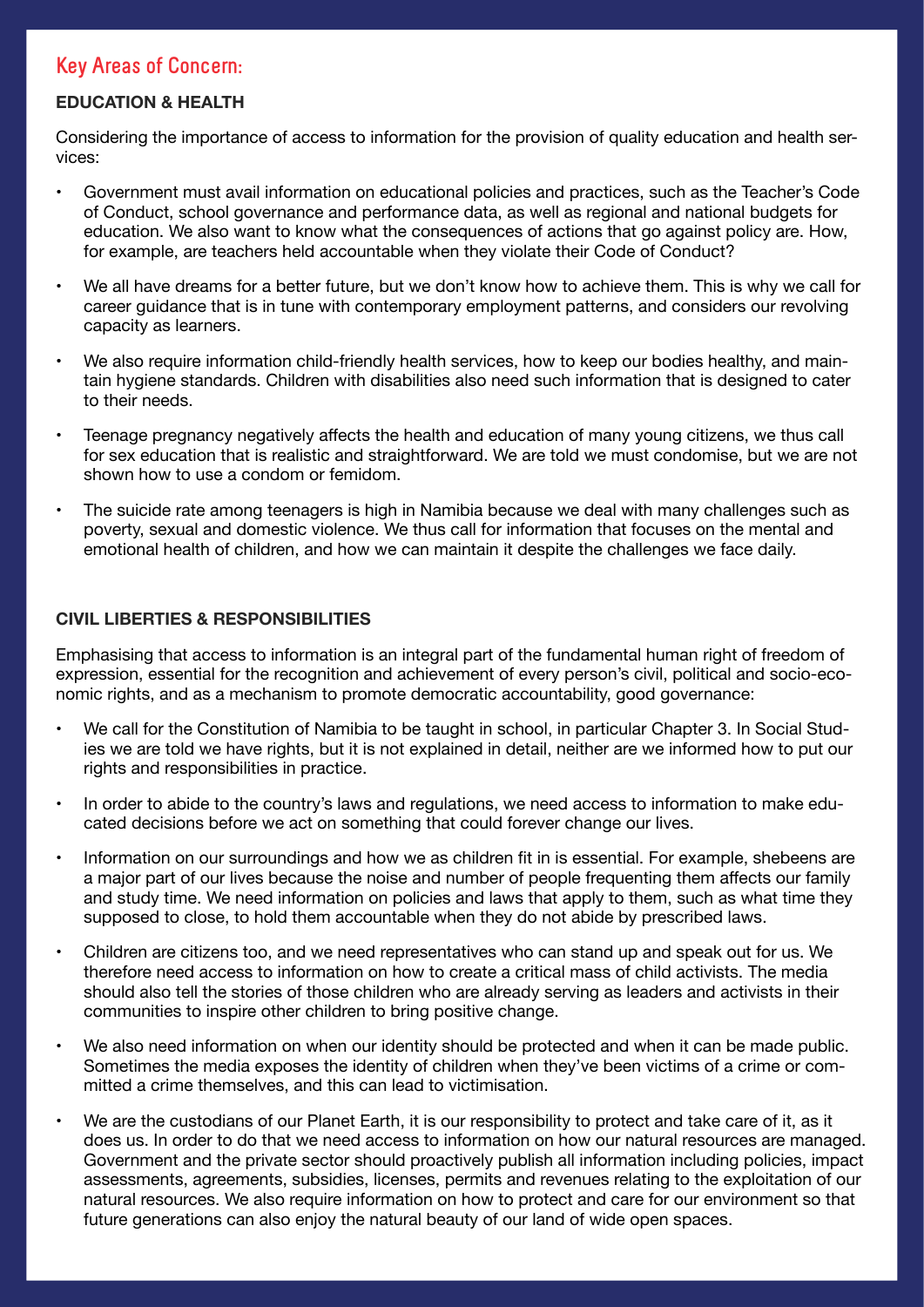#### **SAFETY & SECURITY**

Every child deserves the best possible life, and a secure, safe and happy childhood is the foundation.

- We need information on how to keep ourselves safe and secure when shopping or in a public place; when moving to a new neighbourhood; when going to and from school; when using the internet, and how to protect ourselves from cyber bullying. This information should form part our life skills curriculum in school.
- We also need to know if children can be arrested, and if so, under what conditions. If we are arrested and have to go to court, we need to understand the role of children's representatives in court, and who they are.

#### **GOVERNANCE**

- Reaffirming that access to information is the right of all natural and legal persons, which consists of the right to seek, access and receive information from public bodies and private bodies performing a public function and the duty of the state to provide such information:
- We call on public and private bodies to not only provide us with information, but to also consult with us on policies, regulations and activities that directly or indirectly affect us. We don't have to agree, but we will at least have the opportunity to agree to disagree.
- We also need access to information to hold those responsible for implementation accountable.
- We call on government and civil society to create more child-lead platforms so that we develop leadership skills and prepare ourselves for national leadership roles as adults.
- We call on the National Assembly to provide information on sittings and motions to be debated and when, and how we can be part of these debates. We further call on the National Assembly to formalise the Children's Parliament and provide it with more support, as this body's full potential is not harnessed at present. We also need information on how children can be part of the Children's Parliament and what its functions are.
- We call on all local councils to provide information on Junior Councils, its role and how children can be a part of it.

## **CALL TO ACTION**

In light of the above, the children of Namibia call on:

*Government of the Republic of Namibia:* The more secretive a government, the more corrupt it is. We need to stay informed regarding the governance of our beloved Namibia. We call on government to be transparent and inclusive regarding its actions. Nothing About Us, Without Us.

#### *Civil Society to:*

- Engage with government in developing, enhancing and implementing children-specific ATI laws and policies;
- Monitor progress on the implementation of children-specific ATI laws and policies;
- Create awareness on children and ATI, and provide assistance to facilitate information access by children;
- Make the best use of access to information mechanisms to monitor governments' fulfilment of commitments to further children's rights, to demand the enhanced delivery of services targeted at children and to ensure that the public funds they are entitled to actually reach them.